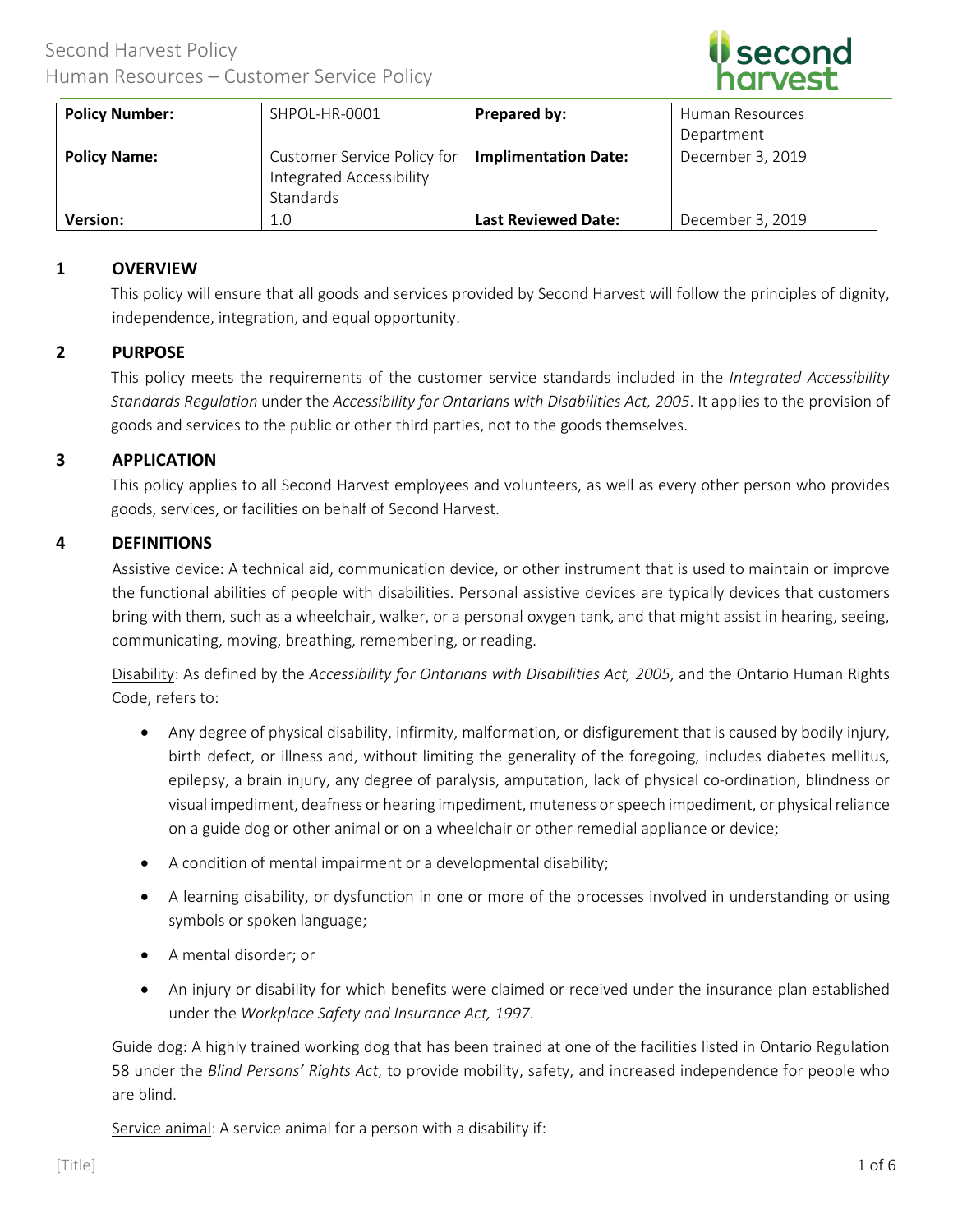

- 1. The animal can be readily identified as one that is being used by the person for reasons relating to the person's disability, as a result of visual indicators such as the vest or harness worn by the animal; or
- 2. The person provides documentation from a member of one of the following regulated health professional colleges confirming that the person requires the animal for reasons relating to the disability:
	- College of Audiologists and Speech-Language Pathologists of Ontario;
	- College of Chiropractors of Ontario;
	- College of Nurses of Ontario;
	- College of Occupational Therapists of Ontario;
	- College of Optometrists of Ontario;
	- College of Physicians and Surgeons of Ontario;
	- College of Physiotherapists of Ontario;
	- College of Psychologists of Ontario; or
	- College of Registered Psychotherapists and Registered Mental Health Therapists of Ontario.

Support person: In relation to a person with a disability, another person who accompanies them in order to help with communication, mobility, personal care, medical needs, or access to goods and services.

## **5 GUIDELINES**

# 5.01 **THE PROVISION OF GOODS AND SERVICES TO PERSONS WITH DISABILITIES**

Second Harvest will make every reasonable effort to ensure that its policies, practices, and procedures are consistent with the principles of dignity, independence, integration, and equal opportunity by:

- Ensuring that all customers receive the same value and quality;
- Allowing customers with disabilities to do things in their own ways, at their own pace when accessing goods and services, as long as this does not present a health and safety risk;
- Using alternative methods when possible to ensure that customers with disabilities have access to the same services, in the same place and in a similar manner;
- Taking into account individual accommodation needs when providing goods and services; and
- Communicating in a manner that takes into account the customer's disability.

#### 5.02 **THE USE OF ASSISTIVE DEVICES**

A customer with a disability who is accompanied by a guide dog or service animal will be allowed access to premises that are open to the public unless otherwise excluded by law. "No pet" policies do not apply to guide dogs or service animals.

Staff may respectfully ask if an animal is a service animal and will not ask the nature of the person's disability or purpose of the animal.

# FOOD SERVICE AREAS: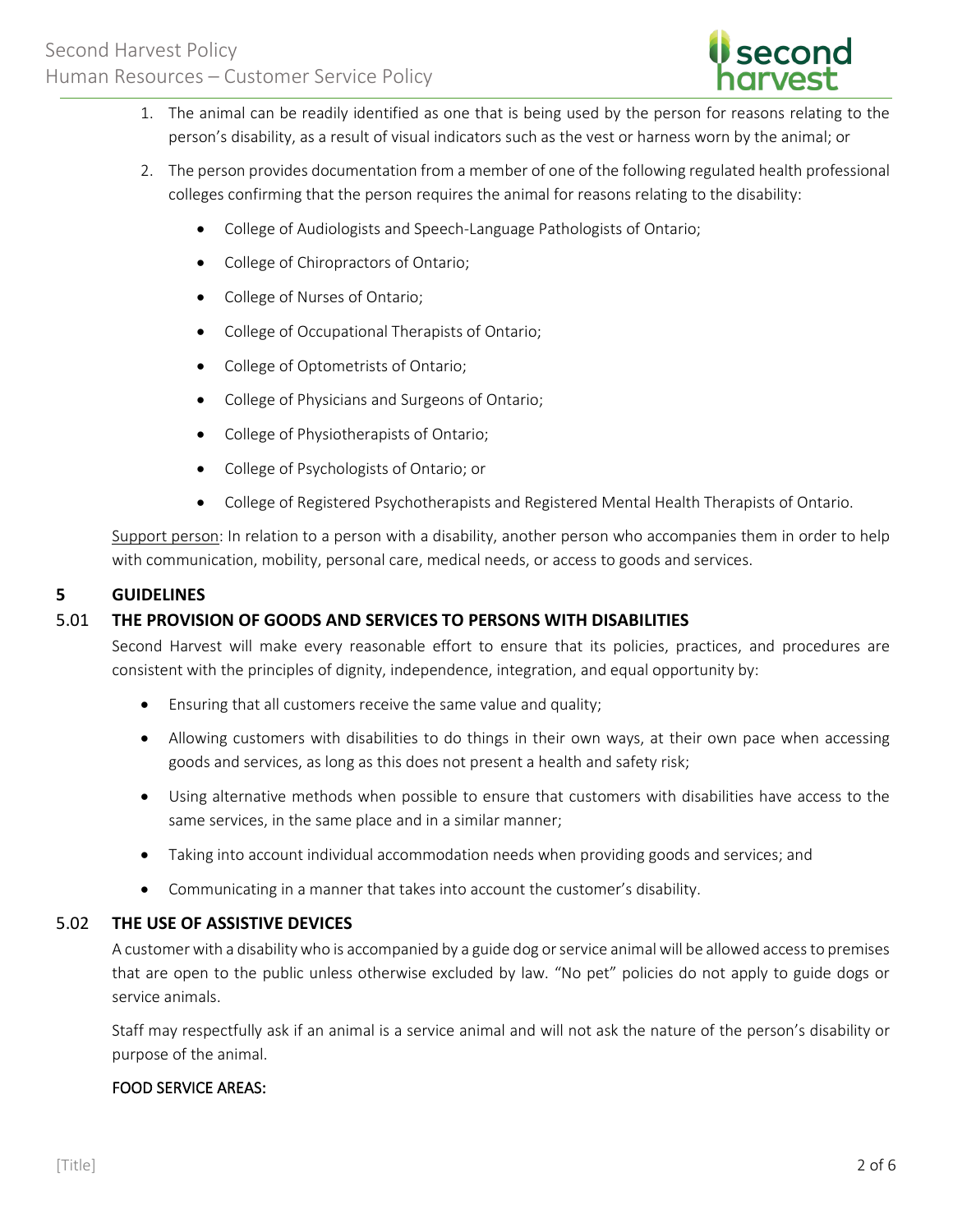

A customer with a disability who is accompanied by guide dog or service animal will be allowed access to food service areas that are open to the public unless otherwise excluded by law.

Other types of service animals are only permitted into areas where food is served, sold, or offered for sale due to the *Health Protection and Promotion Act*, Ontario Regulation 493/17.

# EXCLUSION GUIDELINES:

If a customer's guide dog or service animal is excluded by law (see applicable laws below), Second Harvest will offer alternative methods to enable the person with a disability to access goods and services, when possible. For example, the company might accommodate a customer's disability by securing the animal in a safe location and offering the assistance of an employee to facilitate the delivery of goods and services.

# APPLICABLE LAWS:

*Food Safety and Quality Act, 2001*, Ontario Regulation 31/05: Animals not intended for slaughter or to be euthanized are not allowed in any area or room of a meat plant. An exception is made for service dogs to allow them in those areas of a meat plant where food is served, sold, or offered for sale to customers and in those areas that do not contain animals or animal parts and are not used for the receiving, processing, packaging, labelling, shipping, handling, or storing of animals or parts of animals.

*Dog Owners' Liability Act, 2005*: If there is a conflict between a provision of this legislation or of a regulation under this or any other act relating to banned breeds (such as pit bulls) and a provision of a by-law passed by a municipality relating to these breeds, the provision that is more restrictive in relation to controls or bans on these breeds prevails. Staff will respectfully explain that the service animal must be removed from the public area due to a municipal by-law and make alternate arrangements or provide the service outside the public area.

# RECOGNIZING A GUIDE DOG OR SERVICE ANIMAL:

If it is not readily apparent that the animal is being used by the customer for reasons relating to their disability, Second Harvest may request verification from the customer.

# CARE AND CONTROL OF THE ANIMAL:

The customer who is accompanied by a guide dog or service animal is responsible for maintaining care and control of the animal at all times.

# ALLERGIES AND OTHER HEALTH AND SAFETY CONCERNS:

If a health and safety concern presents itself, for example, in the form of a severe allergy to the animal, Second Harvest will make all reasonable efforts to meet the needs of all individuals. Pursuant to the company's obligations under the *Human Rights Code* and the *Occupational Health and Safety Act*, each customer's accommodation needs will be considered on a case-by-case basis, up to the point of undue hardship.

Due diligence needs to be paid to address health and safety requirements. For example, if a person's health and safety could be seriously affected by the presence of a service animal on the premises open to the public, management must fully analyse all options for safely accommodating the service animal. Options could include creating distance between the two individuals to eliminate in-person contact, changing the time the two individuals receive service, or using air purifiers and other measures that could allow the person to use their service animal on the premises.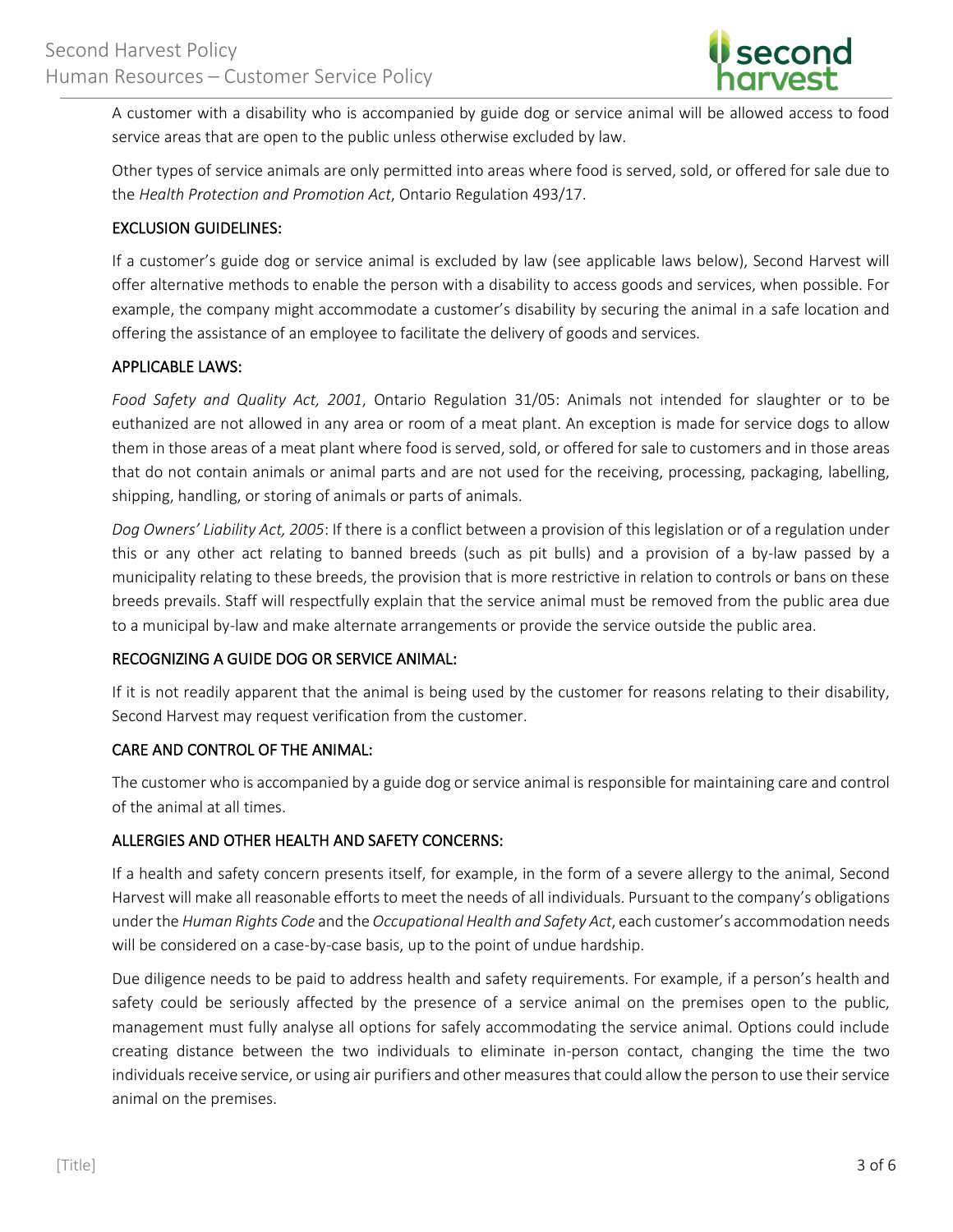

In very exceptional circumstances where a service animal becomes out of control, causing a clear disruption or a threat to the health and safety of others, and the animal's behaviour is not corrected by the owner, a person with a disability can be asked to remove their service animal from the premises.

As a courtesy, particularly if the person and service animal have been in attendance on the premises for a long time, staff may ask whether the animal requires water, may designate an area in which the service animal can relieve itself, or ask whether the staff can be of assistance pertaining to the service animal.

#### 5.03 **THE USE OF SUPPORT PERSONS**

If a customer with a disability is accompanied by a support person, Second Harvest will ensure that both persons may enter the premises together and that the customer is not prevented from having access to the support person.

There may be times where seating and availability prevent the customer and support person from sitting beside each other. In these situations, the company will make every reasonable attempt to resolve the issue.

In situations where confidential information might be discussed, consent will be obtained from the customer before any potentially confidential information is mentioned.

## ADMISSION FEES:

Where the company requires a support person to accompany a person with a disability, and where the person with a disability has agreed to the accompaniment, the company will not charge the support person any fees or fares.

## 5.04 **NOTICE OF DISRUPTIONS IN SERVICE**

Service disruptions may occur for reasons that may or may not be within the control or knowledge of Second Harvest. In the event of any temporary disruptions to facilities or services that customers with disabilities rely on to access or use goods or services, reasonable efforts will be made to provide advance notice. In some circumstances, such as in the situation of unplanned temporary disruptions, advance notice may not be possible.

If a notification needs to be posted, the following information will be included unless it is not readily available or known:

- Goods or services that are disrupted or unavailable;
- Reason for the disruption;
- Anticipated duration; and
- A description of alternative services or options.

#### NOTIFICATION OPTIONS:

When disruptions occur, Second Harvest will provide notice by:

- Contacting customers with appointments;
- Verbally notifying customers when they make a reservation or appointment; or
- By any other method that may be reasonable under the circumstances.

# 5.05 **CUSTOMER FEEDBACK**

Second Harvest shall provide customers with the opportunity to provide feedback on the service provided to customers with disabilities. Information about the feedback process will be readily available to all customers and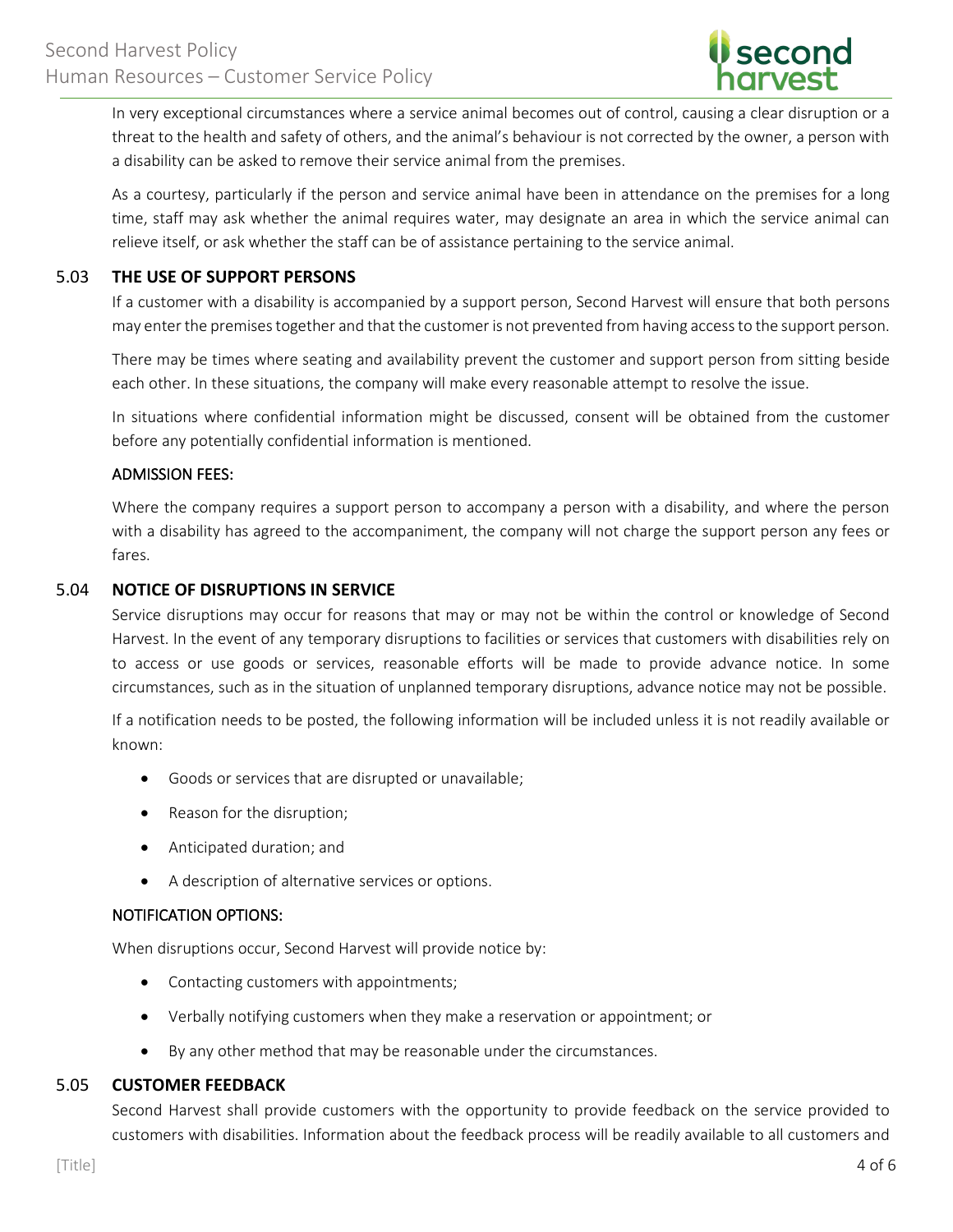

notice of the process will be made available on the company website. Feedback forms, along with alternate methods of providing feedback verbally (in person or by telephone) or written (handwritten, delivered, website, or e-mail), will be available upon request.

#### SUBMITTING FEEDBACK:

Customers can submit feedback to:

Alex Kwiecien, Human Resources Manager 416-408-2594 ext. 247 120 The East Mall, Etobicoke, ON, M8Z 5V5 [alexk@secondharvest.ca](mailto:alexk@secondharvest.ca)

Customers who wish to provide feedback by completing an onsite customer feedback form or verbally can do so to any Second Harvest employee.

Customers who provide formal feedback will receive acknowledgement of their feedback, along with any resulting actions based on concerns or complaints that were submitted.

## 5.06 **TRAINING**

Training will be provided to:

- Every employee of or a volunteer with Second Harvest;
- Every person who participates in developing the policies of Second Harvest; and
- Every other person who provides goods, services, or facilities on behalf of Second Harvest.

#### TRAINING PROVISIONS:

Regardless of the format, training will cover the following:

- A review of the purpose of the Accessibility for Ontarians with Disabilities Act, 2005;
- A review of the requirements of the customer service standards;
- Instructions on how to interact and communicate with people with various types of disabilities;
- Instructions on how to interact with people with disabilities who:
	- 1. Use assistive devices;
	- 2. Require the assistance of a guide dog or other service animal; or
	- 3. Require the use of a support person (including the handling of admission fees);
- Instructions on how to use equipment or devices that are available at our premises or that we provide that may help people with disabilities;
- Instructions on what to do if a person with a disability is having difficulty accessing our services; and
- Policies, procedures, and practices of the company pertaining to providing accessible customer service to customers with disabilities.

#### TRAINING SCHEDULE: